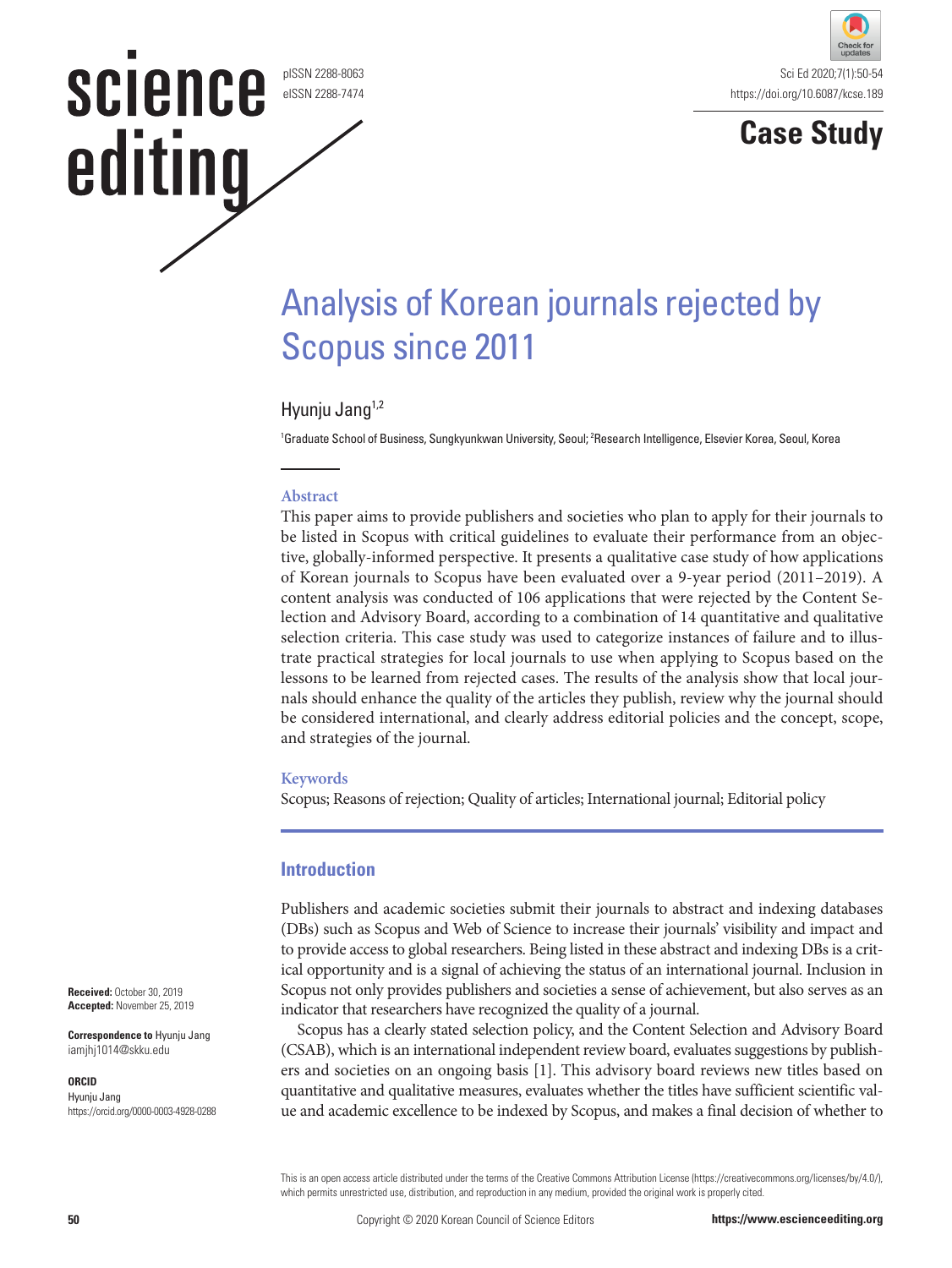

accept or reject an application.

As the largest abstract and indexing DB of global research content, Scopus includes titles from more than 5,000 publishers globally [2]. According to statistics on active titles indexed by Scopus, 24,520 titles have been listed as of May 2019. The United States accounts for the largest amount of listed titles (6,113, 24.9%), followed by United Kingdom (5,679 titles, 23.2%), the Netherlands (2,266 titles, 9.2%), Germany (1,683 titles, 6.9%), and Switzerland (641 titles, 2.6%). With 289 titles (1.2%), Korea is ranked in the 15th place (Table 1). The indexed titles are recognized as having passed a transparent and rigorous review process.

All suggested titles should meet all five minimum criteria peer-review, English abstracts, regular publication, references

**Table 1.** Number of indexed titles by countries

in Roman script, and a publication ethics statement—to be considered for a CSAB review. If a title meets the minimum criteria, the subject chairs of the CSAB review it according to the combination of 14 quantitative and qualitative selection criteria, including journal policies, content, journal standing, publishing regularity, and online availability [3]. In total, 5,710 titles (48%) were accepted of the 12,005 titles reviewed by the CSAB from 2011 to 2019 as of April 2019 (Fig. 1). An analysis of the titles reviewed from the top 20 countries with the most titles reviewed showed that 733 titles from the United States, 1,002 titles from the United Kingdom, 161 titles from India, and 130 titles from Korea were accepted, while 514 titles from the United States, 225 titles from the United Kingdom, 847 titles from India, and 137 titles from Korea were rejected. The

| Country                   | No. of journals | Percentage | Country        | No. of journals | Percentage |
|---------------------------|-----------------|------------|----------------|-----------------|------------|
| <b>United States</b>      | 6,113           | 24.9       | Poland         | 345             | 1.4        |
| United Kingdom            | 5,679           | 23.2       | South Korea    | 289             | 1.2        |
| <b>Netherlands</b>        | 2,266           | 9.2        | Canada         | 267             | 1.1        |
| Germany                   | 1,683           | 6.9        | Egypt          | 209             | 0.9        |
| Switzerland               | 641             | 2.6        | Turkey         | 187             | 0.8        |
| Spain                     | 567             | 2.3        | Australia      | 179             | 0.7        |
| China                     | 564             | 2.3        | Czech Republic | 176             | 0.7        |
| France                    | 499             | 2.0        | Romania        | 175             | 0.7        |
| Italy                     | 467             | 1.9        | Iran           | 157             | 0.6        |
| <b>Russian Federation</b> | 447             | 1.8        | Croatia        | 146             | 0.6        |
| India                     | 430             | 1.8        | Singapore      | 140             | 0.6        |
| Japan                     | 374             | 1.5        | Belgium        | 123             | 0.5        |
| <b>Brazil</b>             | 366             | 1.5        | Others         | 2,031           | 8.3        |



**Fig. 1.** The number of reviewed titles from the top 20 countries.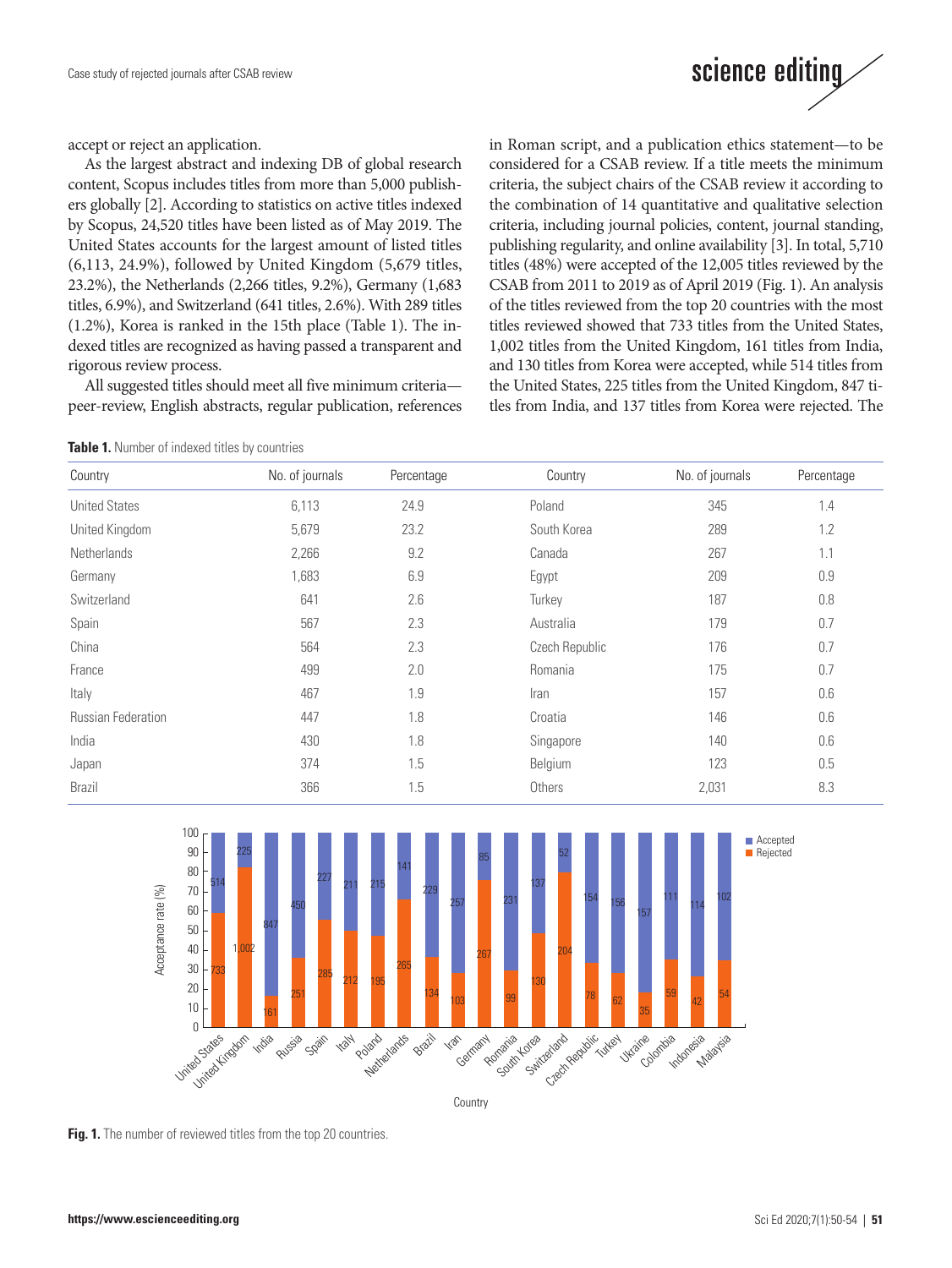

number of accepted Korean journals increased from 22 titles in 2011 to 28 titles in 2018. The acceptance rate for Korean titles during 2011-2019 was 48.7%, which is similar to the world average of 48% (Fig. 2). This study was conducted to investigate how many Korean journals were rejected in the CSAB review process, to categorize the reasons for rejection, and to provide strategic advice to editors preparing to apply to Scopus.

# **Methods**

Scopus is a source-neutral abstract and indexing DB curated by independent subject matter experts [2]. Data over a 9-year period from 2011 to 2019 were collected from the Scopus Title Evaluation Team and investigated. The title, primary subject field, date of application, date of final decision, final decision (acceptance or rejection), narrative messages to publishers or societies, and the tracking ID of suggested journals from Korea were summarized. In this analysis, the author verified the evaluation results of 106 Korean titles that received specific reasons for rejection after the CSAB review. After a review of the rejection messages to publishers and societies, these different reasons could be grouped into six categories containing similar reasons. Each category can be illustrated with a detailed explanation, and in the Results section, we suggest how publishers and societies in Korea can overcome those obstacles and weaknesses.

## **Results**

In this analysis, the reasons for the rejection of 106 titles by the CSAB were reviewed and classified into the following six categories: quality of articles, why a journal should be considered international, editorial policies, number of articles, delayed publication, and subject area, as summarized in Table 2. This paper focuses on three categories of reasons for rejection and presents several factors that publishers and societies should consider as they prepare to apply for inclusion in Scopus.



#### Fig. 2. The number of Korean titles reviewed by year.

#### **Table 2.** Reasons for the rejection of 106 titles

| Reasons for rejection                                 | No. of<br>journals | Percentage | Reasons                                                                                                                    |  |
|-------------------------------------------------------|--------------------|------------|----------------------------------------------------------------------------------------------------------------------------|--|
| Quality of articles                                   | 39                 | 36.8       | Poor quality, grammar, no impact, low citations                                                                            |  |
| Why the journal should be considered<br>international | 36                 | 34.0       | No international diversity, no geographic diversity, single-institutional journals, national<br>and institutional journals |  |
| Editorial policies                                    | 17                 | 16.0       | Unclear aims and scope, concept, lack of guideline and information, lacking indications<br>of quality control              |  |
| No. of articles                                       | 6                  | 4.7        | Too few or too many articles                                                                                               |  |
| Delayed publication                                   | 4                  | 3.8        | Delayed publishing schedule, irregular publications                                                                        |  |
| Subject area                                          | 4                  | 3.8        | Similar to other journals, too many journals dealing with the subject, too broad, too specific                             |  |
| Total                                                 | 106                | 100.0      |                                                                                                                            |  |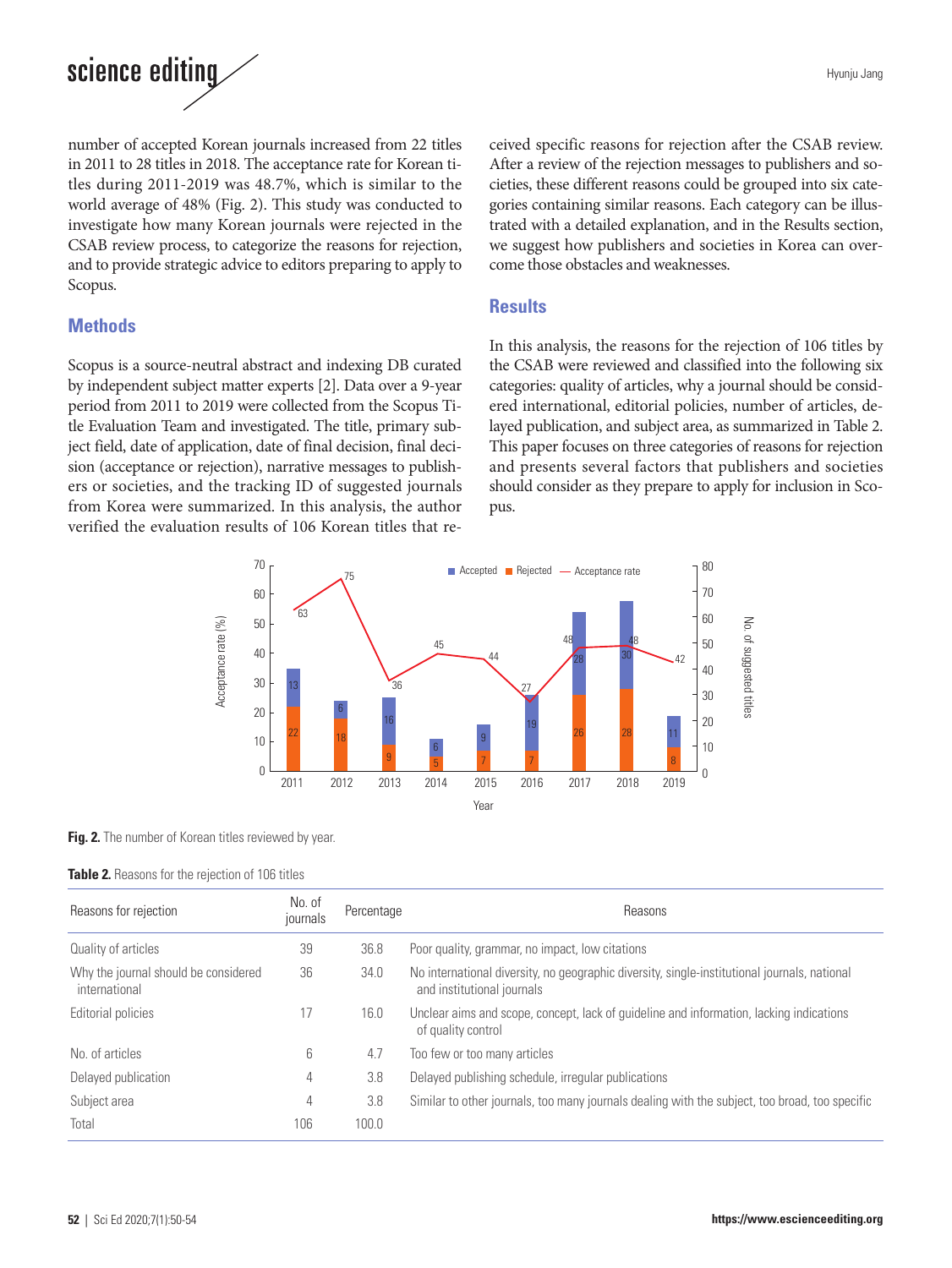## **Quality of articles**

The quality of articles published in a journal has a positive impact on the journal's overall quality and impact. Thirty-nine of the 106 rejected titles (36.8%) were rejected due to quality issues with the journal. The CSAB subject chairs indicated that poor quality of the articles, unacademic content, uneven scholarly quality of articles, poor-quality English abstracts, and low citedness of the articles were reflective of insufficient journal quality, and made a final decision of rejection.

How can we assess journal quality? In order to ensure that high-quality articles are published and to improve the quality of articles, several factors should be considered strategically. First, journals should have a rigorous peer-review policy, with many experts in the field reviewing submitted articles. Peer review plays a critical role in scholarly publishing and is designed to help improve the quality of articles and published research. Through robust peer review, publishers and societies can improve articles' quality; high-quality articles then contribute to improving journal quality, supporting the cultivation of a stable journal brand. Second, technical editing improves the accuracy and readability of research articles. To improve the accuracy and quality of articles, publishers and societies can implement a standardized process, involving a clearly defined reference style, policies on the use of abbreviations, and regularly checking articles for grammatical errors, clarity, completeness, and consistency [4]. Third, it is important to analyze the journal's citedness and to evaluate the quality of journal articles objectively. Publishers and societies can identify their journal articles' citations in publications indexed in Scopus and can compare their journal's impact to that of other titles belonging to the same subject area. Furthermore, they should evaluate the tendency of review articles and other article types to receive more citations than original articles [5] and assess who—in terms of which institutions and countries—cite journal articles. Finally, although the quality of articles is clearly critical for increasing their impact, publishers and societies should also understand the indicators used to evaluate research, the importance of international collaborations, and the challenges involved in the development of strategies for improving the quality of articles. Publishers and societies should increase the visibility of articles to attract attention from authors and researchers across the world, resulting in more opportunities to be cited by other papers. A study found that the number of downloads of articles had a clear effect on citations, because many downloads occur before a paper is cited [6].

#### **Why a journal should be considered international**

Thirty-six of the 106 titles (34.0%) were rejected for being insufficiently international. The CSAB subject chairs decided to reject 36 titles after evaluation for lacking international diversity among authors and editors, being of limited interest for a wider international audience, and taking a localized approach, as such journals fail to fulfill the requirements for inclusion in an international DB such as Scopus.

science editing

How can we define an international journal? Various arguments on this issue do not present a clearly defined distinction between international and national journals. Generally, if journals are indexed in abstract and indexing DBs such as Scopus, Web of Science, and PubMed, are published by global publishers such as Elsevier, Springer, Wiley, and Nature, and have many customers and research institutions that subscribe to the journal, they can be recognized as international journals. Before applying to Scopus, publishers and societies can assess the internationality of a journal based on several evaluation factors.

First, it should be determined whether the journal has objectives that are obviously international in scope. Second, is it attractive for authors and researchers from around the world to submit their papers to the journal? Third, how can publishers and societies differentiate the journal from other journals dealing with the same subject in Scopus? Fourth, it is necessary to evaluate international diversity among the editors and authors of the journal. Publishers and societies are asked two relevant questions—"What is the geographic distribution of authors publishing in this title?" and "What is the geographic distribution of editors of the title?"—and must choose among the following answers: "international: different continents," "international: same continent," "national: different institutes," and "national: same institute" [7]. If international diversity among editors and authors is very limited, the publisher or society should identify the reasons for low diversity and develop strategies to achieve the desired ratio of international diversity by establishing working relationships with more editors and authors from different continents.

#### **Editorial policies**

Seventeen of the 106 titles (16.0%) were rejected after the CSAB review due to their editorial policies. These reasons for rejection include several specific factors, such as an unclear editorial concept/strategy, unconvincing journal policies, inadequate journal policies, and others. It is recommended that publishers and societies should review the status of their policies and identify whether their editorial policies are well-targeted and clearly stated.

First, publishers and societies should ensure that journals have consistent editorial concepts and strategies, which include aims and scope, editorial planning, content verification process, and the role of the editorial board. A clear editorial policy enables publishers and societies to contribute to the development of authors and to publish articles that are relevant to target authors and researchers. Second, journals